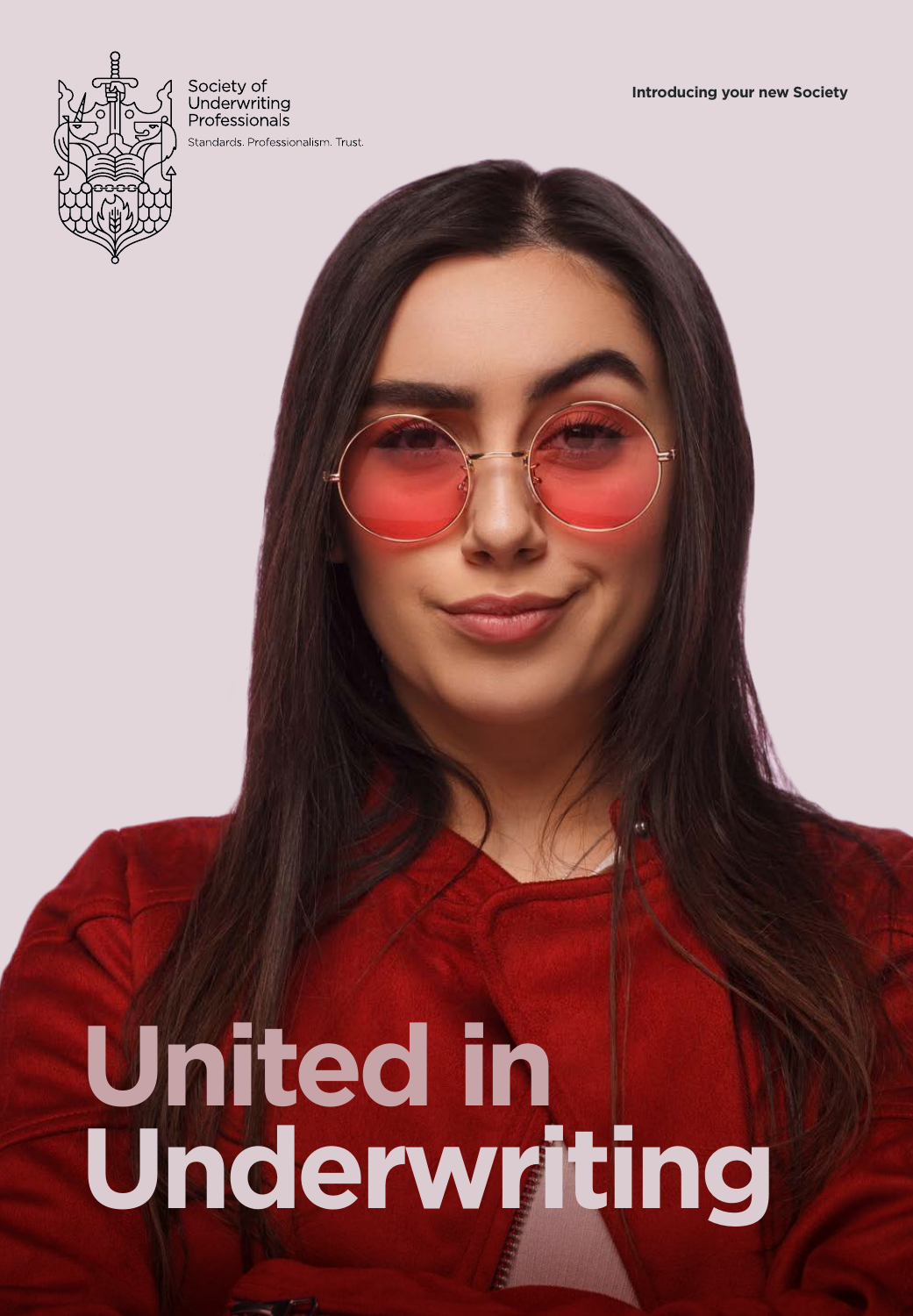# **Committed to professional excellence**

### **Your new Society**

The Society of Underwriting Professionals is the new professional body dedicated to those working within the underwriting sector. Offering a truly enhanced member experience, we are here to support you at every stage of your career and transform how you engage and interact with your professional body.

Providing a dedicated programme of continuing professional development and good practice guidance, we will focus on addressing the key developments that impact upon underwriting, ensuring members are kept up to date with the latest trends and evolution of the sector.

Aligned with the Chartered Insurance Institute's Royal Charter commitment of building public trust, we are committed to raising professional standards through instilling the importance of professional ethics and a customer-centric culture. Working closely with the Government and regulators, we will ensure that best practice is promoted and championed, helping to achieve better customer outcomes.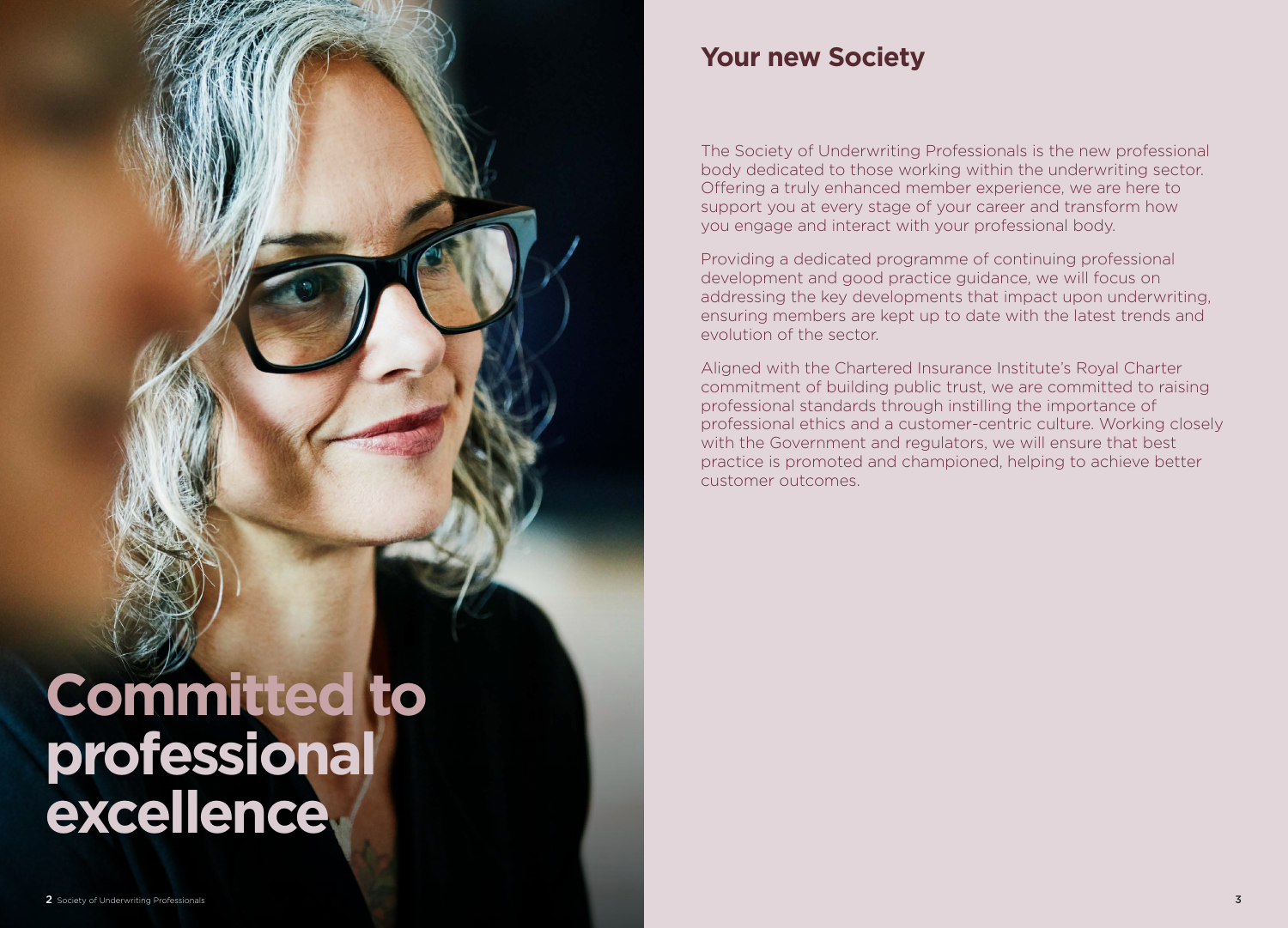

### **Practical and business-relevant support to meet your career needs**

Our commitment to your ongoing development means supporting you through your qualifications and beyond. Whilst professional qualifications demonstrate your competence, membership provides you with the assets to help you succeed.

#### **Governance and Leadership**

The Society Board comprises of leading market practitioners whose role is to ensure that we focus our efforts on topics and issues that support your development and benefit the underwriting community. Identifying key areas for greater research and content development, we work closely with market experts to produce sector-defining reports and insight.

Combined with the work from our Policy & Public Affairs team, the Society of Underwriting Professionals is placed to become the go-to authority for key insights and practical recommendations for regulatory change.

#### **Relevant CPD**

Engaging CPD content focuses on what really matters to you. Sector-specific videos, podcasts, webinars, good practice guides, digital magazines and event live-streaming will provide you with an unrivalled variety of high-quality content.

Whilst there will be an emphasis on delivering rich, digital experiences that can be accessed anytime, anywhere, there will also be a programme of face-to-face events to help you build a robust professional network.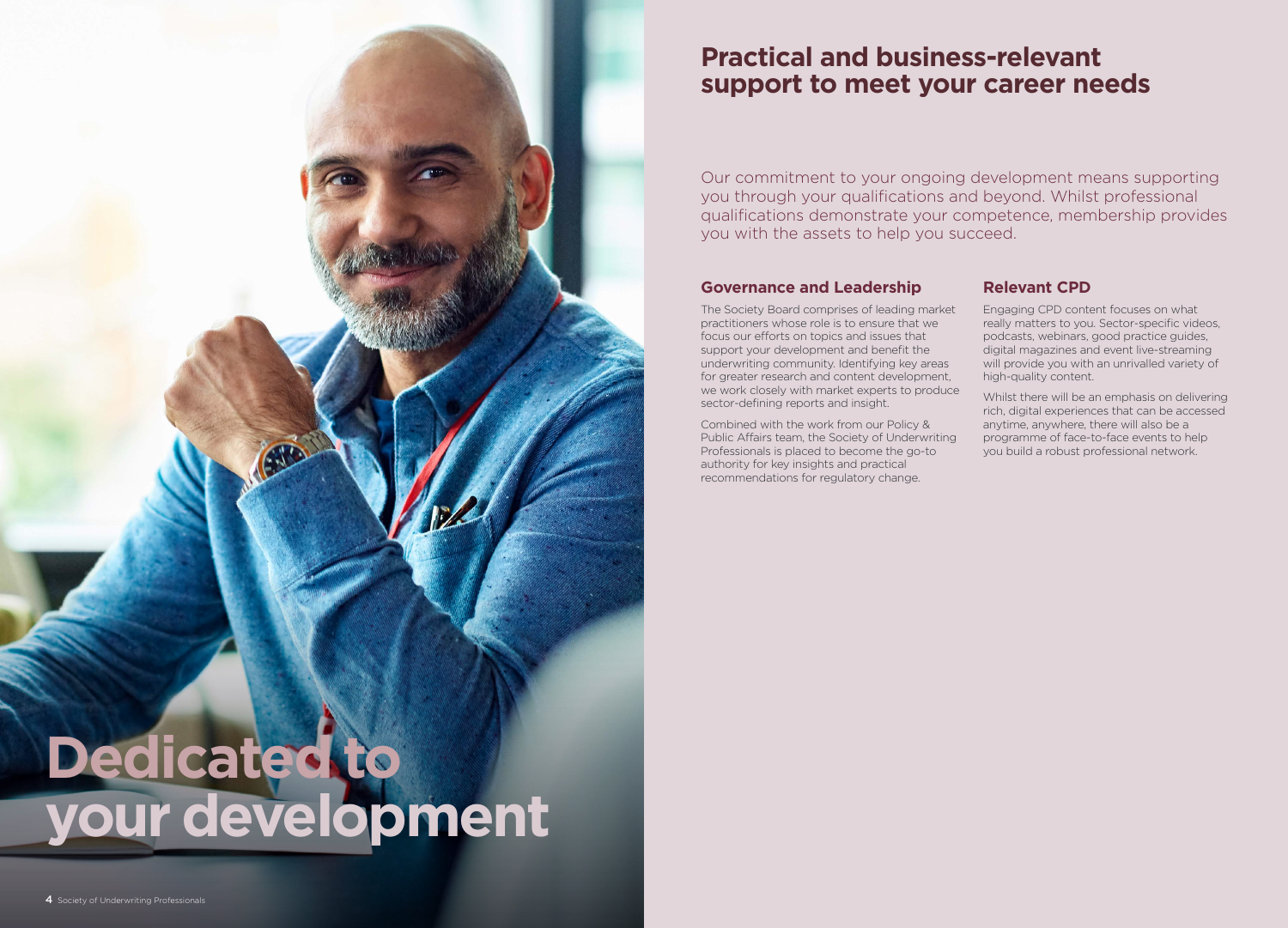## **Building a strong community**

6 Society of Underwriting Professionals **7** And the United States of Installer and the United States of Underwriting Professionals 7 And the United States of Underwriting Professionals 7

**This is just the beginning of our journey that will enable greater engagement with a range of key stakeholders, growing our reach and influence to help us achieve our goal of powering professional standards.**

"The Society of Underwriting Professionals is a community for individuals working in the underwriting sector. We represent the interests of our members by providing access to high-quality, relevant content and good practice guidance, which encourages high professional standards and public trust in insurance underwriting."

Phil Williams, Non-Executive Director, Society of Underwriting Professionals

#### **Standards.**

#### **Professionalism.**

Setting standards for competence Driving the profession forward & professionalism and influencing the future direction of the underwriting sector.

through technical expertise, ethical behaviour and a strong culture of learning and development.

#### **Trust.**

Building public trust within the underwiting sector, increasing the credibility of the sector with government, policymakers, regulators and consumers.